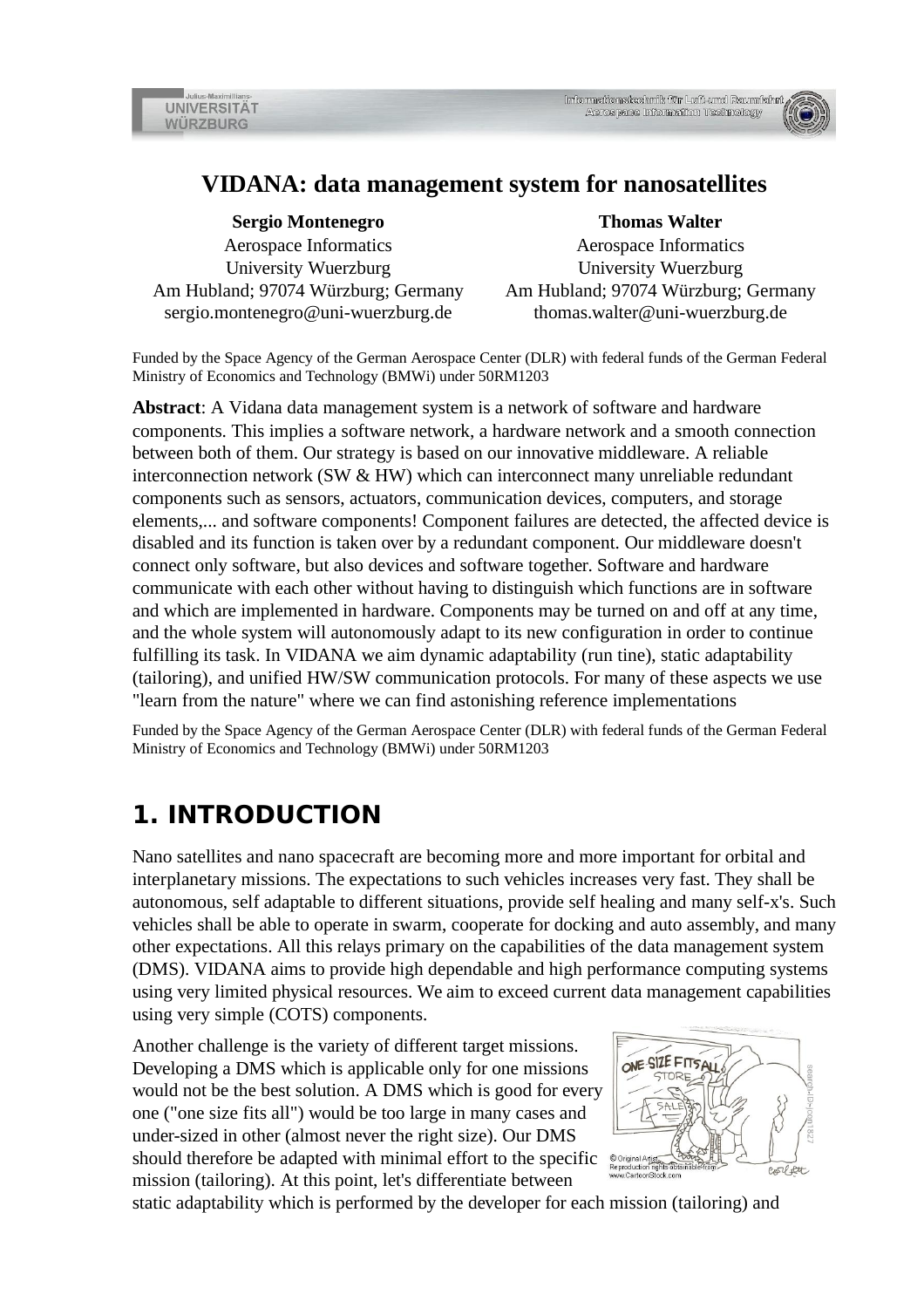| Julius-Maximillians- |  |
|----------------------|--|
| UNIVERSITAT          |  |
| <b>WURZBURG</b>      |  |



dynamic adaptability which is performed autonomously by the spacecraft when circumstances change. Both are primary targets of VIDANA.

# **2. VIDANA TARGETS**

#### Our targets are:

1. Dynamic scalability for dependability and for speed: At any time point we have a list of required tasks and redundancy and a list of available resources (computers, power, IO). The current resources will be dynamically allocated to tasks and redundancy to best fulfill the current mission requirements. The same resources can be used to achieve speed or to achieve dependability therefore when one increases the other decreases. Example: low speed high dependability: for critical operations like docking; High speed with lower dependability for example for image processing; low power (-> low speed, low dependability) for example for the cruise phases. The same mechanisms can be used to migrate software tasks among hardware components. This properties will be used to implement fault tolerance (self healing) and load balancing.

2. Static adaptability (tailoring) for different missions: highly (static) scalability without structural limits, down scalable to pico satellite boundaries. We take exemplar solution from nature for adaptability, communication strategies, distribution of services/capabilities and fault tolerance. VIDANA provides a building blocks architecture for both software an hardware and means to interconnect systems of different sizes. The systems is based on a service oriented architecture (for space applications)

3. Unified communications protocols for software and hardware. In this way services may be produces and consumed by hardware or software. For the produces (publishers) and consumer (subscribers) there is no difference if the communication partner is implemented in software or in hardware. This gives us a very flexible building blocks box which makes the tailoring tasks very simple.

4. The same communication protocols will be used inside (intra) and outside (inter) the space craft. This allow us to distribute services among different communicating spacecraft with no extra software effort. This is a basic support for cluster, swarms and assembly tasks. The same applies for the space segment <-> ground segment communication. This allows us to distribute tasks among space and ground and simplifies in an incredible way the commanding and telemetry tasks.

5. All these properties are focused on the requirements of nano and mini satellites, but can be used down to pico satellites and up to very big systems. Our software and hardware are absolutely ITAR-free.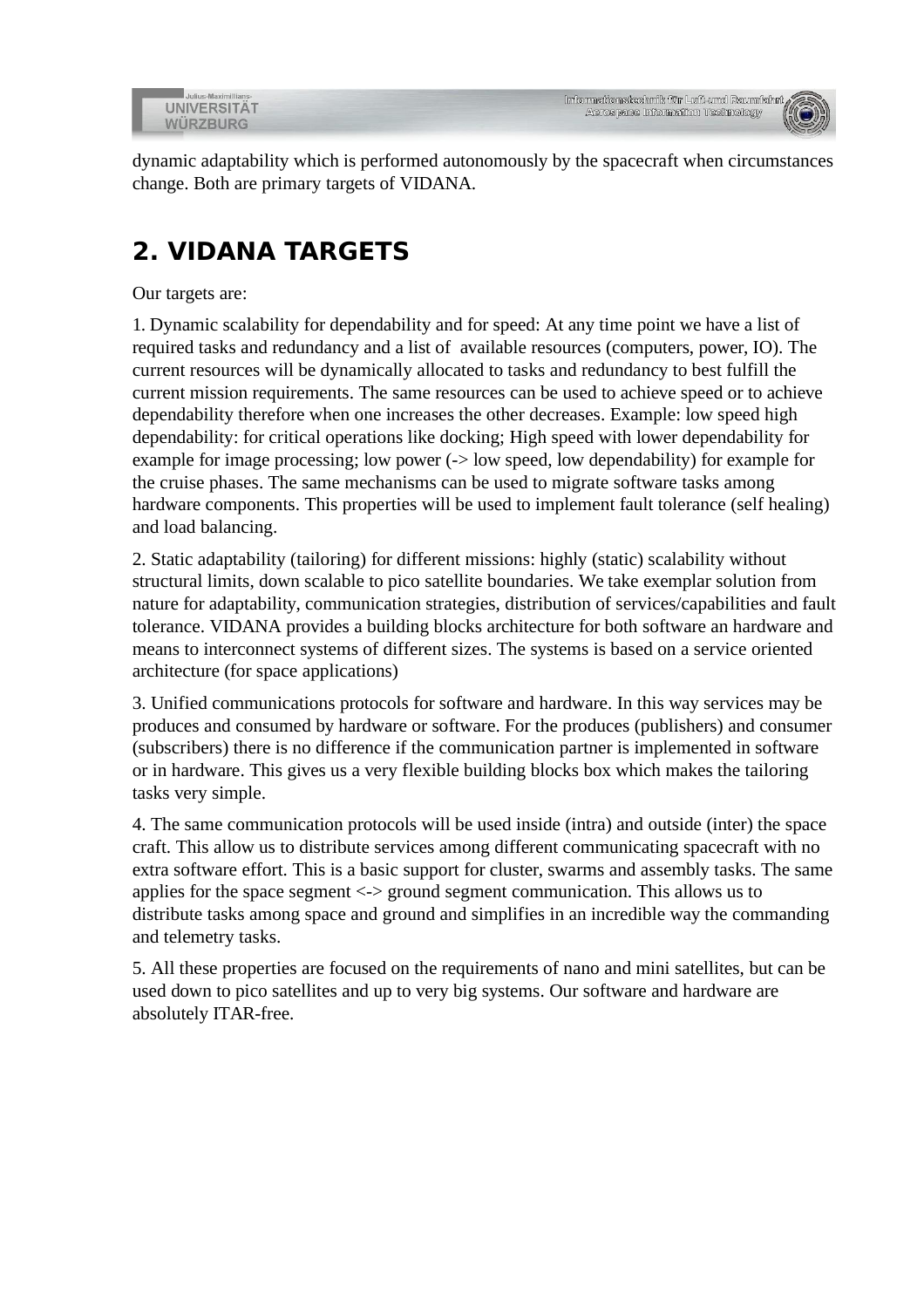

# **3. IMPLEMENTATION**

### **3.1. Software**

Our strategy to implement complex software (control) systems is to decompose the system in simple communicating building blocks (**BB**). The whole application is then executed by a (software + hardware) network of simple BBs. Software BBs are similar to Hardware chips: Only the interfaces (pins) and their behavior has to be known to interconnect the components. In the same way we aim to define software components like in the figure 2, and 3. A software component provides input /output ports (comparable to hardware pins) which shall be interconnected by the run time system.





Figure 3: Interconnecting Building blocks

In order to be able to interconnect the building blocks (**BB**) we need an building blocks execution platform. We use RODOS (Real Time On board Dependable Operating System) which is an open source real time operating system and at the same time a building block execution platform/environment. RODOS was designed for space applications and for applications demanding high dependability. Simplicity is our main strategy for achieving dependability, as complexity is the cause of most development faults. The system was developed in C++, using an object-oriented framework simple enough to be understood and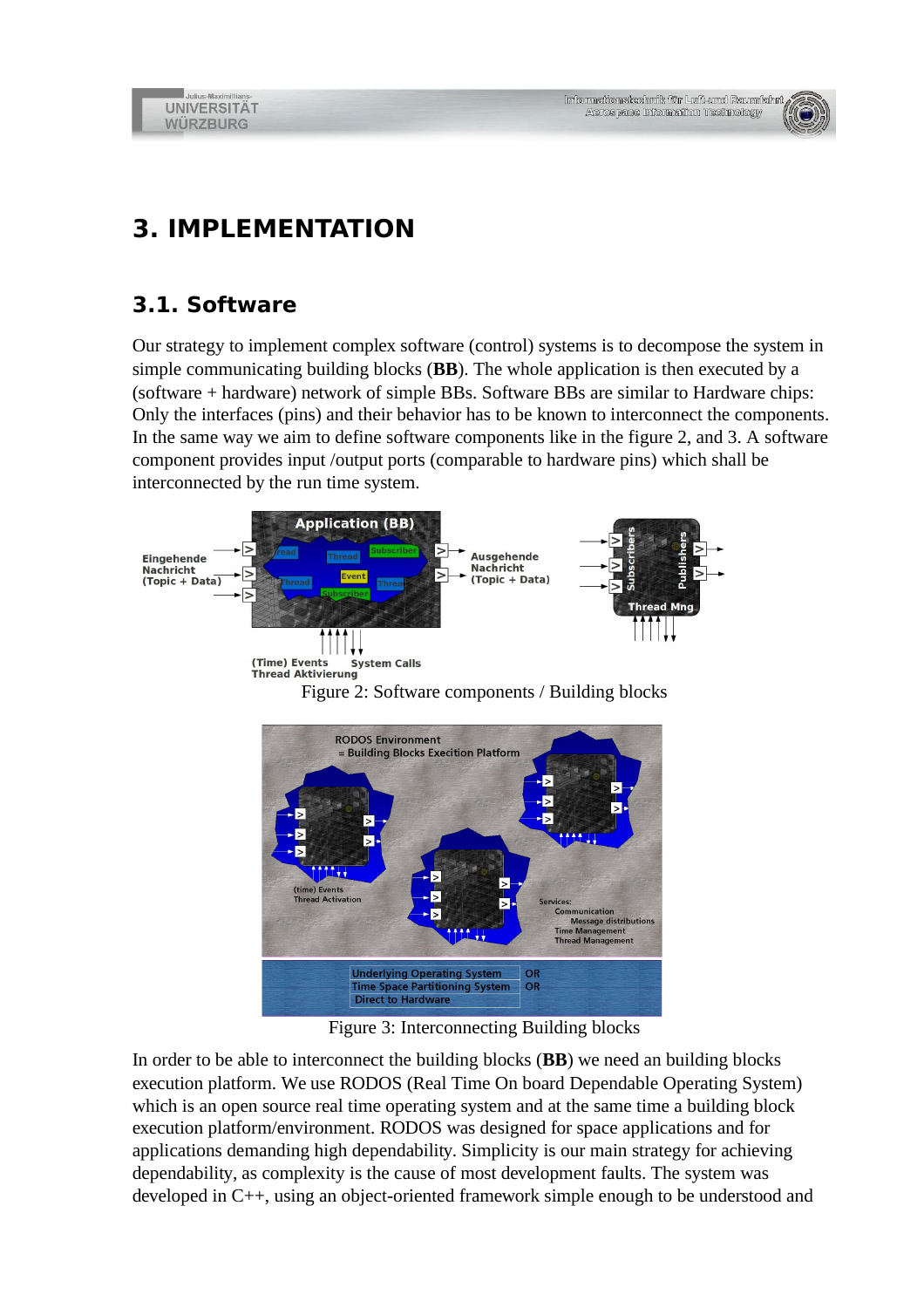

**UNIVERSITÄT WÜRZBURG** 

applied in several application domains. Although targeting minimal complexity, no fundamental functionality is missing. Its micro-kernel provides support for resource management, thread synchronization and communication, input/output and interrupts management. The system is fully pre emptive and uses priority-based scheduling and round robin for same priority threads. This core functionality (kernel) may be executed directly on bare hardware (bare metal) or on the top of other operating systems.

On the top of this kernel the RODOS middlware distributes messages locally and using gateways globally. This middleware carries out transparent communications between applications and computing nodes. All communications in the system are based on the publisher/subscriber protocol. Publishers make messages public under a given topic. Subscribers (zero, one or more) to a given topic get all messages which are published under this topic. To establish a transfer path, both the publisher and the subscriber must share the same topic. A topic is represented by a topic ID and a data type. The middleware implements an array of topics which may be compared to hardware buses. Each time a message is published under a given topic, the middleware checks for all subscribers which wish to receive it. Each one will receive a copy of its content. To go beyond the limits of the computing node we use gateways which may read all topics and forward them to the network and vice versa (Figure 4)



Figure 4: Global Communication using gate ways